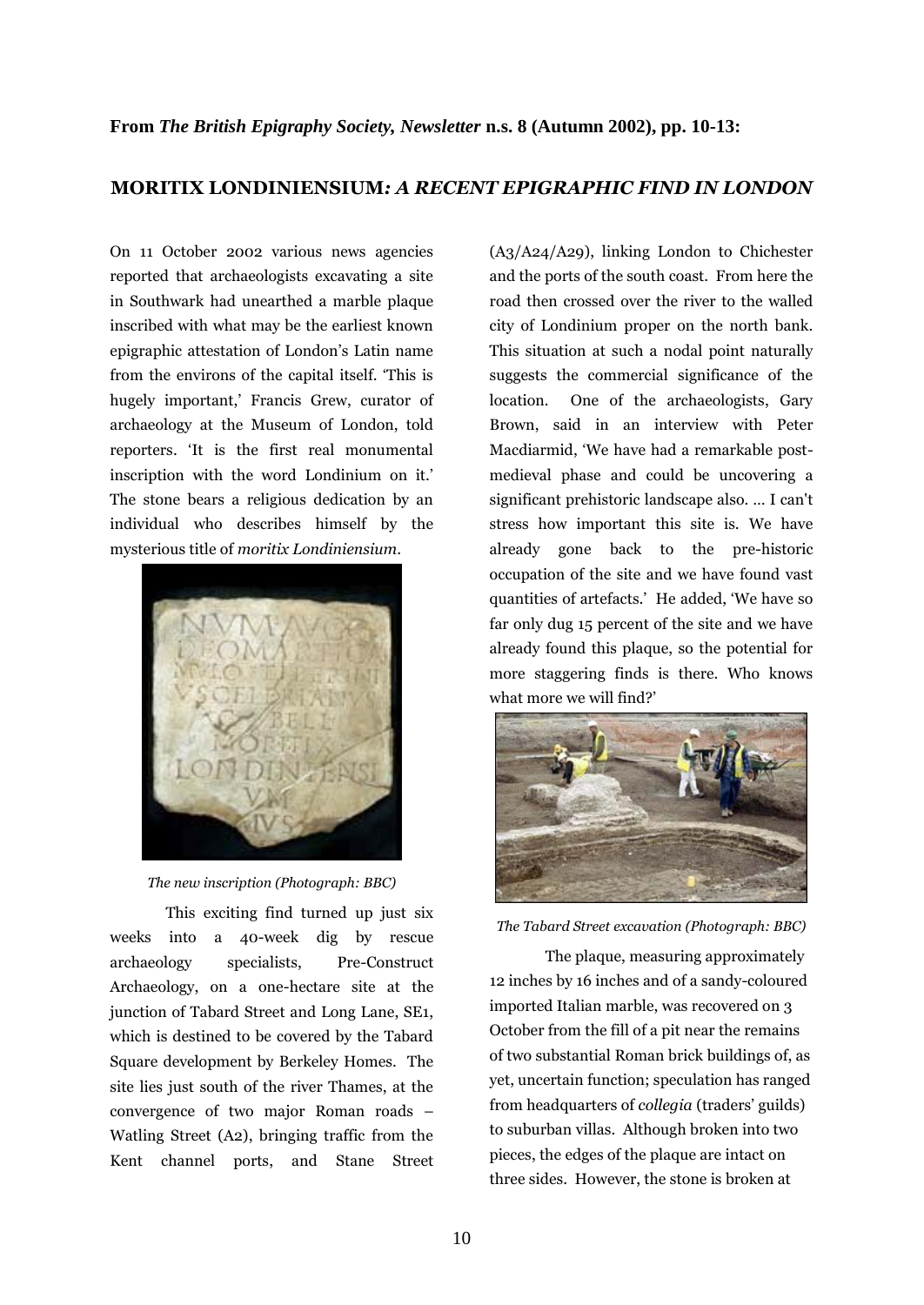the bottom, where, after eight completely preserved lines of text, several letters of a ninth line and traces of a tenth are visible. The text is carefully laid out and inscribed in beautifully clear standard Latin monumental capitals of c. 3 cms high, though with some deliberate variation from line to line. Even the punctuation is of high quality. As well as *hederae* (ivy leaves), the stone-cutter has used an elegantly executed three-strand 'peeled banana-type' emblem for the interpuncts. Indeed Francis Grew declared it to be 'visually the most important inscription we have ever found in London. The words are just as clear as people would have seen them 2,000 years ago.' After conservation the stone will go on display at the Cuming Museum, 155-157 Walworth Rd (above Newington Library), London SE17 1RS.

## $\langle \cdot \rangle$

Diplomatic transcription:

|    | NVM·AVGG                                                     |
|----|--------------------------------------------------------------|
|    | <b>DEOMARTICA</b>                                            |
|    | MVLO · TIBERINI                                              |
|    | <b>VSCELERIANVS</b>                                          |
| 5  | $C \cdot$ BELL $\cdot$                                       |
|    | MORITIX·                                                     |
|    | <b>LONDINIENSI</b>                                           |
|    | $VM \triangle$                                               |
|    | $\left[ \ldots \right]$ IMVS $\cdot$ $\left[ \ldots \right]$ |
| 10 | [ --- ] ++ [ --- ]                                           |

The inscription opens with a dedication to the *numen* (divine power) of plural emperors, which, despite the dating of c. AD 50-150 reported in the Press, indicates an Antonine date at the earliest (under Marcus Aurelius and Lucius Verus, AD 161-169, or Marcus and Commodus, 177-180) and it might equally well suit a Severan (under Septimius Severus and Caracalla, 198-209, or Caracalla and Geta, 211- 212) or later date. However, the archaeologists report that the plaque was found in association with pottery of late second-century date. Assuming deposition as the result of deliberate discarding after some time on display, an Antonine date seems a reasonable hypothesis.

The initial dedication to the *numina Augustorum* is combined with one to the god Mars Camulus, a syncresis of Roman Mars with a Celtic deity. Although Camulus is the eponym of Camulodunum (Colchester) and a number of other places in Roman Britain, there is only one other dedication to Mars Camulus known from Britain: an altar erected by soldiers of the auxiliary *cohors I Hamiorum sagittariorum* from the Antonine Wall fort at Bar Hill, Dumbartonshire (*RIB*<sup>2</sup> 2166 add., p.797). In fact, this particular manifestation of Mars is most predominantly attested in the area of northern Gaul and Germany between the Seine and the Rhine, being particularly associated with Reims (Durocortorum Remorum). There was a temple of Mars Camulus in that city (*AE* 1935, 64), altars dedicated at Worms (Borbetomagus: *CIL* XIII 6226) and Mainz (Moguntiacum: *CIL* XIII 11818), a large sanctuary of the god at Kruishoutem in the territory of the Menapii (*AE* 1992, 1244), another outside Orolaunum (Arlon: *CIL* XIII 3980, *AE* 1989, 537), and a further temple at Rindern (Harenatium) on the lower Rhine, erected, significantly, by a group of *ciues Remi* (*CIL* XIII 8701 = *AE* 1980, 656). The one dedication from Rome that mentions Camulus is also by a *ciuis Remus* (*CIL* VI 46; cf. *AE* 1992, 76). A dedication from as far away as Sarmizegetusa in Dacia also exhibits a direct link to the area, since the dedicator had previously served as procurator of Belgica and the two Germanies (*AE* 1998, 1100). Indeed, even the 'Syrian' archers responsible for the Bar Hill altar may be *ciu*[*e*]*s G*[*alli*] (line 5; cf. *RIB* 1593-94, 2100, 2148 for parallels). All of which suggests that the dedicator, Tiberinius Celerianus, had connections with that region.

Although rare as a *nomen* itself, Tiberinius belongs to the category of *nomina* based on Latin *cognomina* (Tiberinus => Tiberinius) that is typical of the region of northern Gaul. In fact, a Tiberinia Seruanda is attested at Fectio (Vechten) on the lower Rhine (*CIL* XIII 8817). Despite its blandness, neither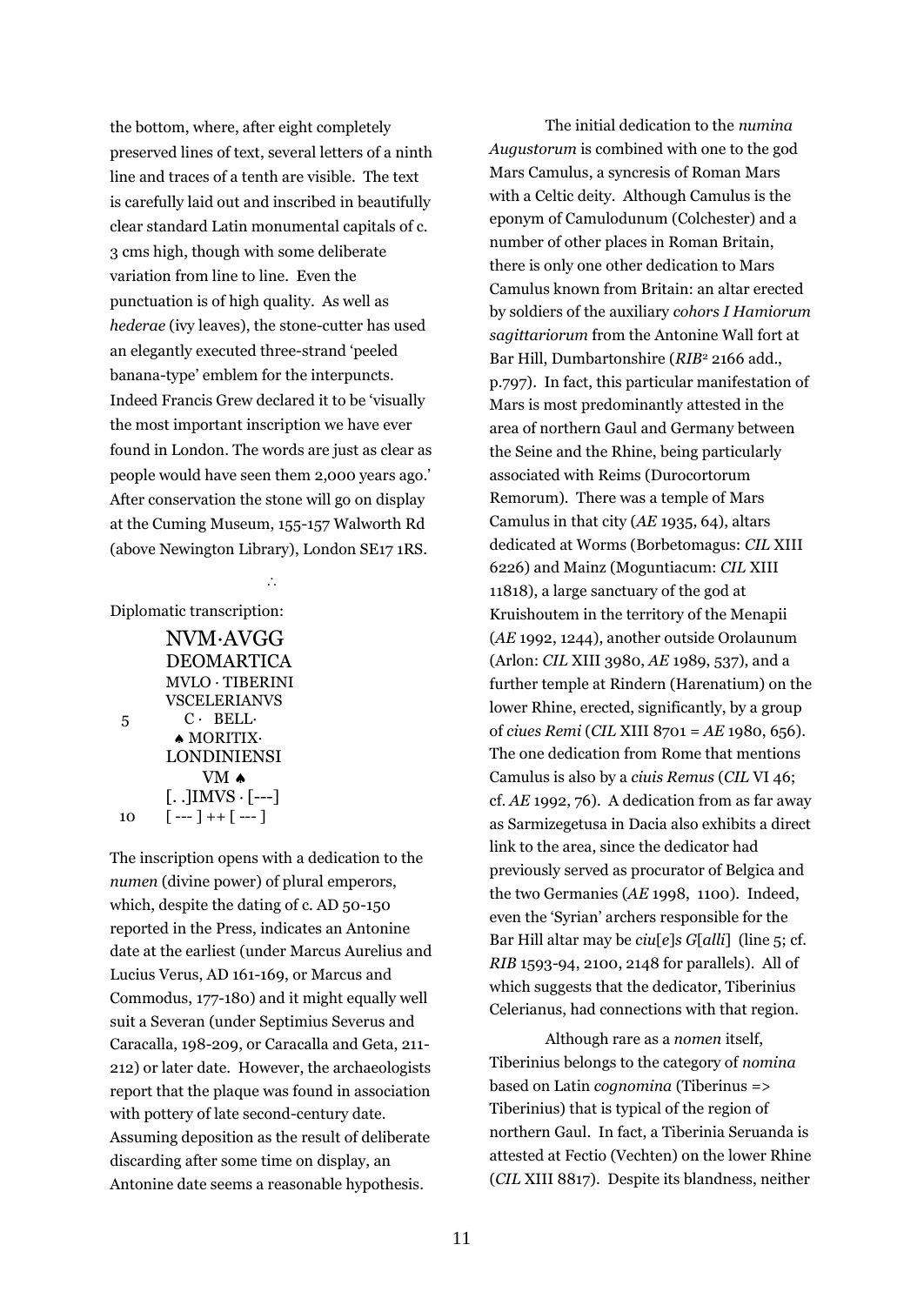does Celerianus seem all that common. A quick search reveals four examples from Rome (*CIL* VI 14306, 31369-70, *AE* 1975, 54, *AE*  1977, 72) – the second of them a *praefectus vehiculorum* of AD 226 – one from Tarragona (*AE* 1955, 246), a magistrate from Noviodunum in Moesia (*AE* 1980, 836), and, more pertinently, a L. Gellius Celerianus *ciuis Nemes* (i.e. from Speyer on the Rhine: *CIL* XIII 6659), as well as a further Celerianus who is named on a fourth-century curse tablet from Bath (*AE* 1982, 667).

Given the strong Gallic connections of Mars Camulus and the style of Celerianus' *nomen*, the otherwise enigmatic C. BELL. of line 5, may be resolved as a designation of Celerianus' *origo* as c(iuis) Bell(ouacus), 'citizen of Beauvais' (Caesaromagus Bellouacorum). This overseas origin may then form a deliberate counterpoint to a position of local standing as *moritix* 'of the Londoners' or, alternatively, as suggested by Guy de la Bedoyère, 'of London things (*Londiniensia*)'. Although unknown to Lewis & Short or *The Oxford Latin Dictionary*, A.R. Birley (*The People of Roman Britain* [1979], p.126), does produce two possible parallels for our *moritix* and suggests a Celtic etymology for the term. One example is from Britain, the other from the Rhineland but with clear links to this island. The latter, a certain C. Aurelius C. l. Verus *negotiator Britannicianus moritex*, dedicated an altar to Apollo at Köln (*AE* 1893, 31 = *CIL* XIII 8164a = *ILS* 7522). Verus' selfdescription was glossed by Birley as 'shipper in the British trade'. The former, M. Verec(undius) [Diogenes], although a *ciuis Biturix Cubus* (i.e from Bourges), had a sarcophagus made for himself at York, where he was [*se*]*uir col*(*oniae*) *Ebor*(*acensis*) *ibidemq*(*ue*) *morit*(*ex*) at some time in the third century (*RIB* 678 = *RCHM Eburacum* I [1962], p. 131a, no 110; cf. *RIB* 687). Both of these examples exhibit cross-channel connections as well as certain or likely freedman status (Verus is *Caii libertus* and

Diogenes not only has a Greek *cognomen* but is also a *seuir Augustalis* – both strong indicators of freedman status). This leaves the problem of how to take *moritex*. Is it to be understood in reference to their cross-channel activities or rather as a quasi-magisterial functionary (within a *collegium* of *Augustales* or of traders) defined in relation to the local municipality? Perhaps the two possibilities should not be considered as necessarily mutually exclusive (see D.J. Breeze, 'Supplying the army' in G. Alföldy, B. Dobson, W. Eck [edd.], *Kaiser, Heer und Gesellschaft in der Römischen Kaiserzeit* [2000], pp. 59-64). The hypothesis that *moritix* is a professional description is presumably the basis for the suggestion that the inscription may have come from the headquarters of a *collegium* of traders.

The leaf decorations visible either side of *moritix Londiniensium* clearly highlight this phrase, perhaps suggesting a break in the sense of the text at this point. The remaining fragmentary lines might even belong to a grammatically distinct sentence. Certainly it is hard to see in the traces of the remaining lines any of the standard formulae of dedication one would expect. Given that there is only space for two, or at the most, three letters before …*imus*, the most attractive restoration is [*pr*]*imus*. If part of a separate sentence, a possibility that cannot be entirely excluded is that this represents the name of a dependent agent (such as a slave or freedman), who actually saw to the erection of the inscription. However, the size of the letters in line 9 – equal to those immediately above – might better be understood as reflecting someone, or something, of equal not lesser standing to what has preceded it. Indeed, if an adjective here, *primus* ('first') might either qualify *moritix* or relate to an attribute of Celerianus himself (e.g. 'the first to …').

On the basis of the above discussion, we offer a provisional reading and translation: